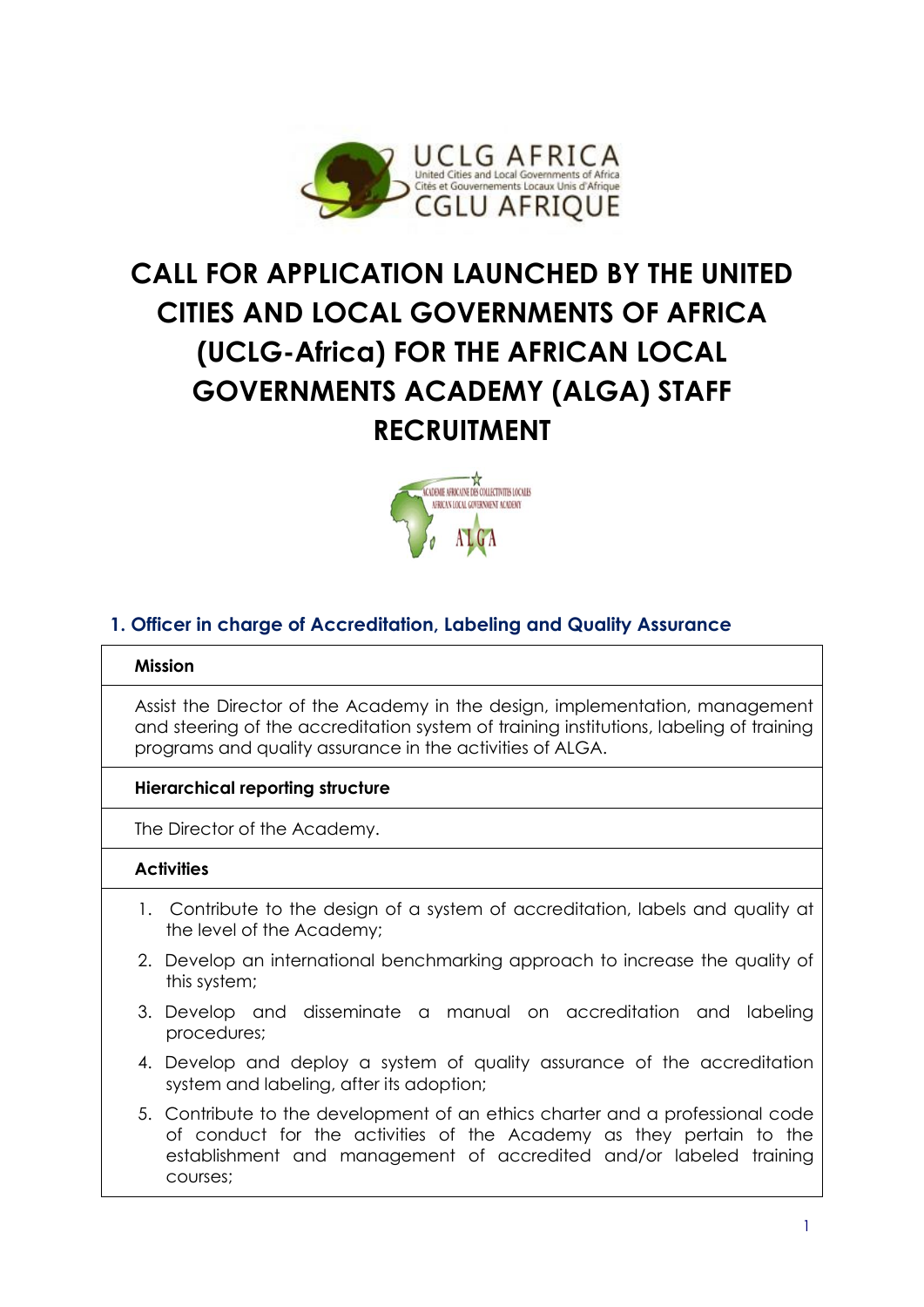|                                                                                                                                               | 6. Develop and implement a communication plan for dissemination and<br>awareness-raising on the Academy's service provision in this area;                                                                                                                                                                                                 |
|-----------------------------------------------------------------------------------------------------------------------------------------------|-------------------------------------------------------------------------------------------------------------------------------------------------------------------------------------------------------------------------------------------------------------------------------------------------------------------------------------------|
|                                                                                                                                               | 7. Identify and mobilize a network of experts in accreditation and / or labeling<br>and quality assurance;                                                                                                                                                                                                                                |
|                                                                                                                                               | 8. Promote the system for accreditation and labeling to potentially eligible<br>organizations through operational arrangements in accordance with the<br>Academy's vision and objectives, including appropriate partner organizations,<br>for the provision of accredited And / or labeled training;                                      |
|                                                                                                                                               | 9. Assume the role of leader in the management of all accredited channels or<br>labeled programs, ensuring regular monitoring of accredited institution and /<br>or labeled trainings;                                                                                                                                                    |
| professions;                                                                                                                                  | 10. Assist the Academy Director preparing and implementing ALGA budgets,<br>financial management and outcomes as they relate to local government                                                                                                                                                                                          |
|                                                                                                                                               | 11. Support the Director in ensuring that the Academy attracts sufficient funding<br>to ensure its future viability - by undertaking the assigned tasks;                                                                                                                                                                                  |
|                                                                                                                                               | 12. Coordinate the activities of its collaborators and the interventions of experts in<br>accreditation and / or labeling;                                                                                                                                                                                                                |
| 13. Ensure regular reporting on its activities based on indicators<br>and<br>performance-oriented scorecards as well as gap analysis reports. |                                                                                                                                                                                                                                                                                                                                           |
|                                                                                                                                               |                                                                                                                                                                                                                                                                                                                                           |
|                                                                                                                                               | <b>Required skills</b>                                                                                                                                                                                                                                                                                                                    |
| Knowledge                                                                                                                                     | General knowledge in the field of decentralization and<br>local<br>governance, especially at the African continent level;<br>Knowledge of accreditation / labeling systems of institutions and<br>educational programs at the international level.<br>Fluency in French and English (any other language is considered an<br>added value). |
| Know-How                                                                                                                                      | labeling<br>quality<br>Accreditation,<br>and<br>assurance<br>processes<br>and<br>procedures;<br>Quality management techniques;<br>$\overline{\phantom{a}}$<br>Communication techniques;<br>Edition of performance dashboards;                                                                                                             |
| Know-how-to-<br>be                                                                                                                            | Writing reports.<br>Professionalism and rigor<br>Integrity and ethics<br>$\overline{\phantom{m}}$<br>Communicative and open mind<br>Creativity and innovation<br>Organization and Team work<br>Attentive to details                                                                                                                       |

## **Please note that interested candidates for each position MUST include:**

**1- A cover letter, specifying salary expectations;**